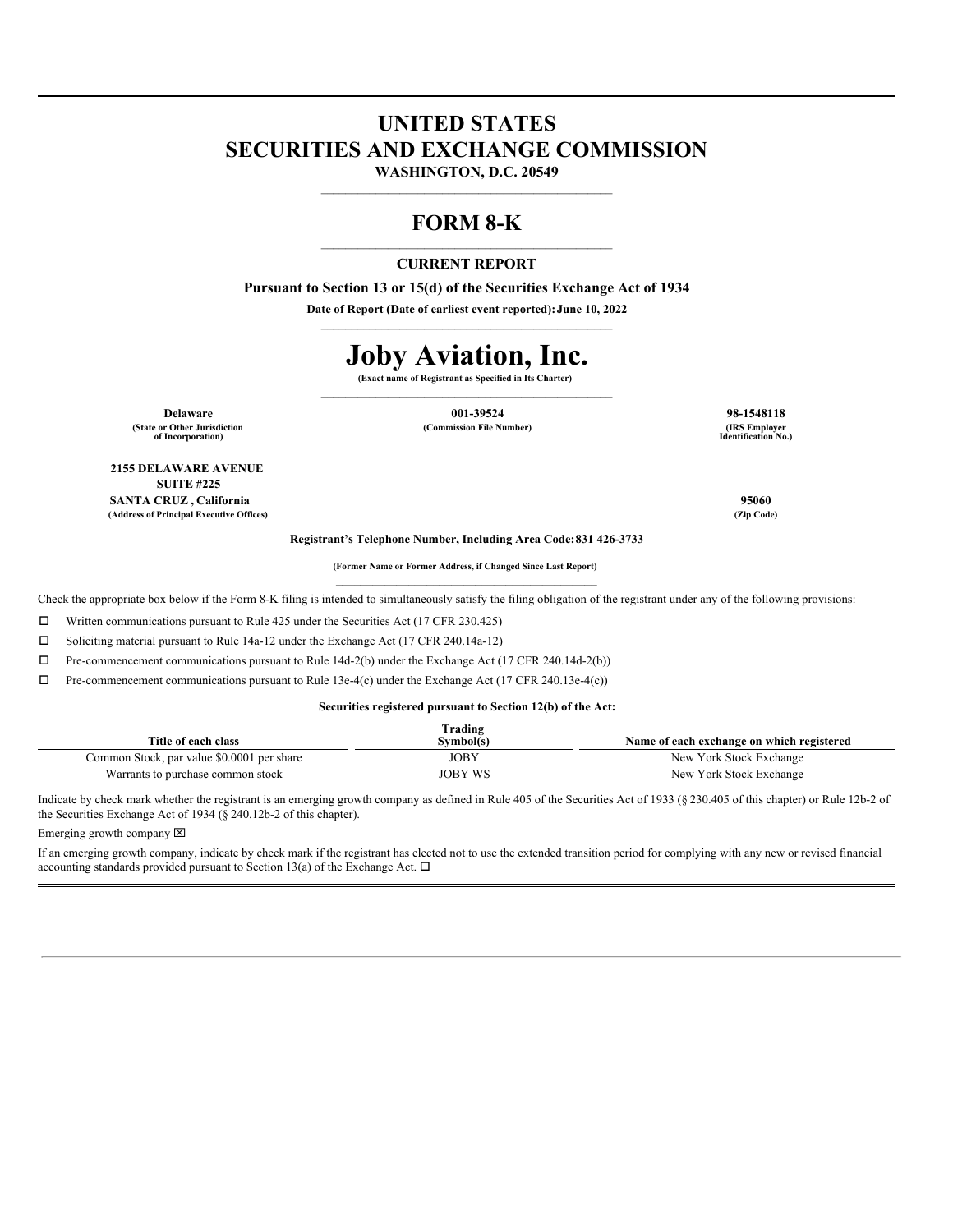#### **Item 5.07. Submission of Matters to a Vote of Security Holders.**

On June 10, 2022, Joby Aviation, Inc. (the "**Company**") held an Annual Meeting of Stockholders (the "**Annual Meeting**") at which stockholders holding and entitled to vote 470,465,170 shares of the Company's Common Stock, or approximately 77.62% of the total outstanding shares of the Company's Common Stock as of the record date for the Annual Meeting were present in person or by proxy. At the Annual Meeting, the stockholders voted on the following proposals, each of which is described in detail in the Company's 2022 Proxy Statement. The final voting results are reported below.

Proposal 1: To elect two Class I directors to serve until the 2025 Annual Meeting of Stockholders.

| <b>Director</b> | For         | Withheld  | <b>Broker Non-Votes</b> |
|-----------------|-------------|-----------|-------------------------|
| James Kuffner   | 424,726,922 | 7,662,980 | 38,075,268              |
| Dipender Saluja | 424,592,737 | 7,797,165 | 38,075,268              |

Proposal 2: To ratify the appointment of Deloitte & Touche LLP as the Company's independent registered public accounting firm for the fiscal year ending December 31, 2022.

| For              | <b>\gainst</b> | Abstain |
|------------------|----------------|---------|
| 0.097<br>469.651 | 267.249        | 546.82. |